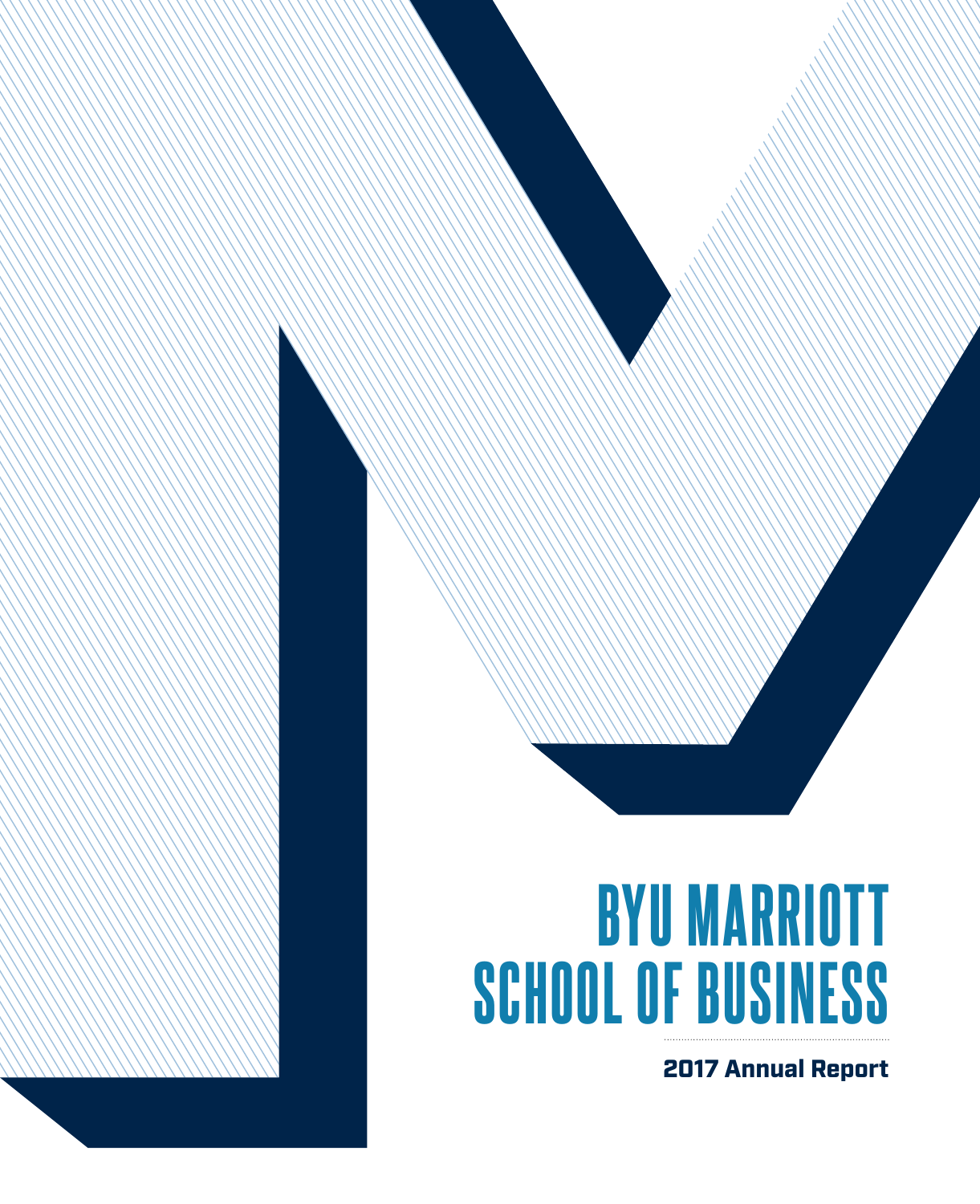**A Talent Pool Unlike** STUDENT REPORT

Collaborating for Impo EDUCATION REPORT

**Great Teachers, Exce** FACULTY REPORT

**Signature Leadershi** ALUMNI REPORT

**A Sacred Stewardship** DONOR REPORT

| rward                    | 02 |
|--------------------------|----|
| <b>Any Other</b>         | 08 |
| pact                     | 10 |
| <b>eptional Scholars</b> | 12 |
| ip Style                 | 14 |
| lip                      | 16 |



# **BYU Marriott School of Business stands** alone in the way we commit to education, scholarship, and service. In 2017 we continued to prepare our students to become outstanding leaders and influence the world. While this report contains numerous facts and figures about our performance and stewardship, you'll also meet students and alumni whose lives have been changed because they chose BYU Marriott. Thank you for being part of the BYU Marriott experience.

# Leading the Way For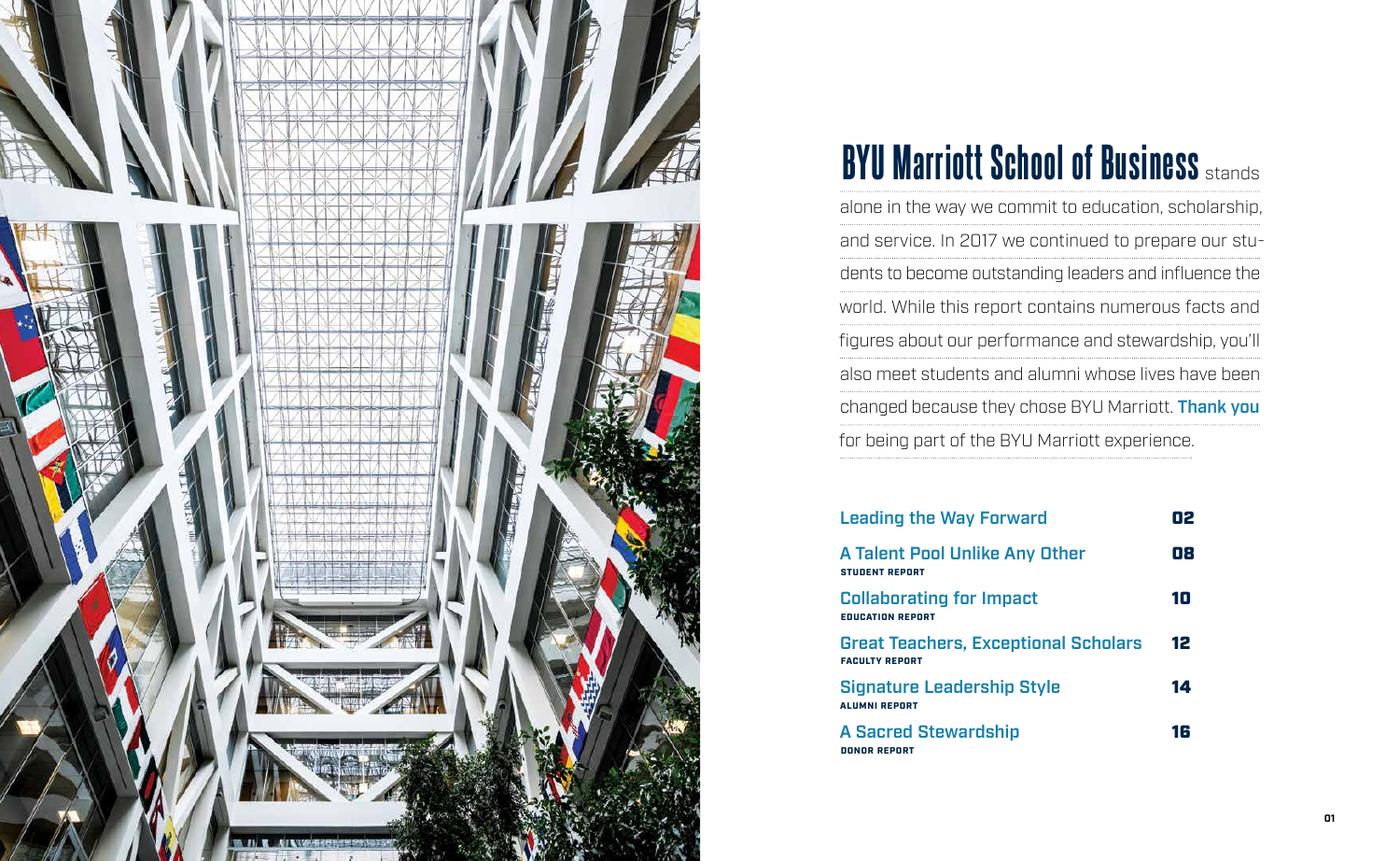# **LEADING** *the Way*

When Ethan Kyo Choi wrapped up his LDS mis sion to South Korea and headed home to Austra lia, he knew he wasn't going to stay long. Before his mission, he'd studied technology for two years at the University of Sydney, but during his time in Korea, he decided to pursue business instead. He had heard that BYU Marriott was one of the top business schools in the United States, so within six months of returning home, he purchased a oneway ticket to Utah and headed to Provo.

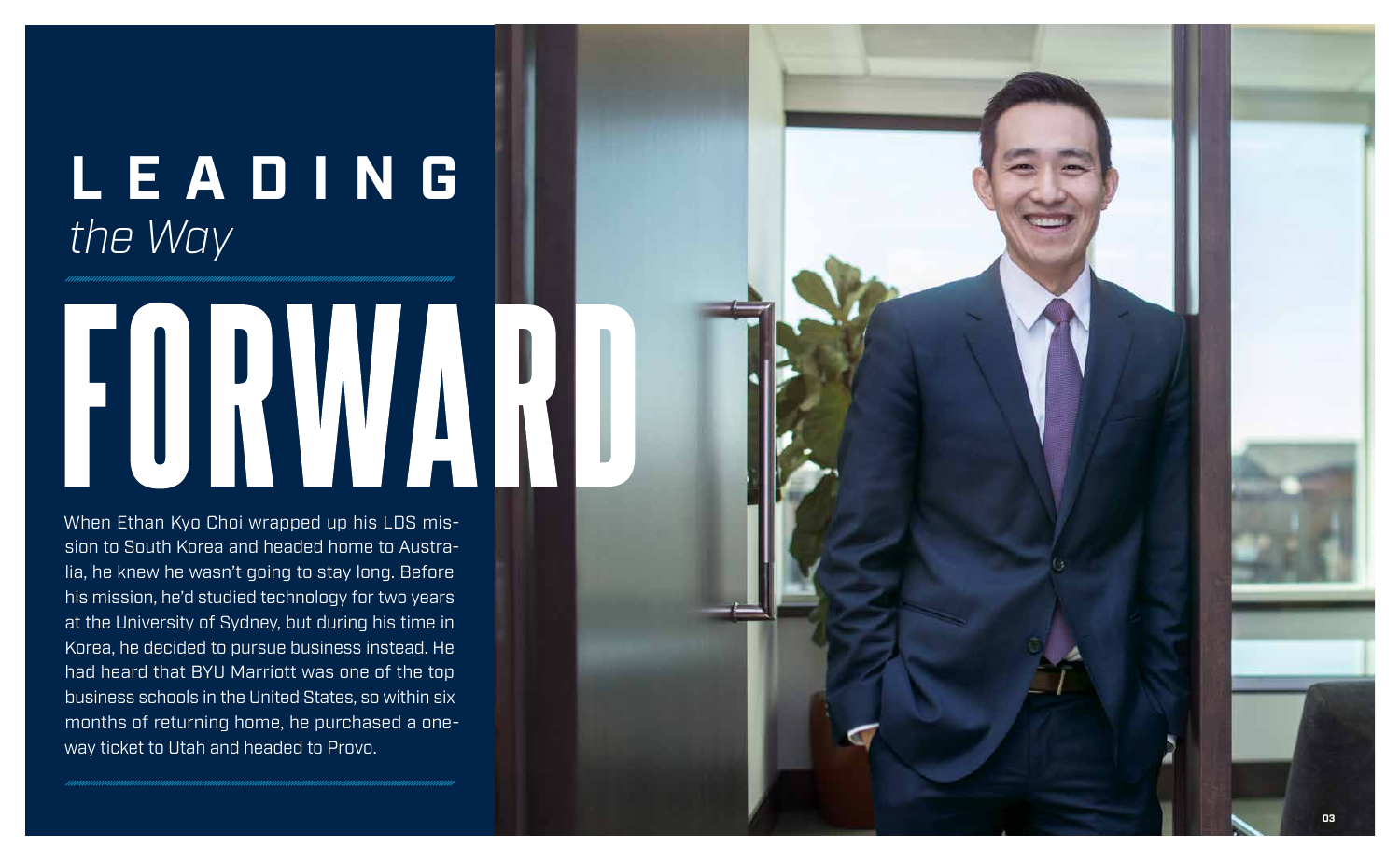"I knew I had a lot to learn about the corporate world and finance, and BYU Marriott was where I learned to be successful," says Choi, who graduated in 2012 with an accounting degree. "Attending BYU was life changing."

## A Talent Pool Unlike Any Other

Like many BYU Marriott students, Choi entered the doors of the Tanner Building with uncommon experience, impressive maturity, and deeply held values. His background as a member of the Church, including his missionary experience, had prepared him to work hard and serve others, and his BYU education built on that foundation.

"Our students bring with them incredible skills and talents that have already been refined to an impressive level," says Michael Thompson, BYU Marriott associate dean. "We'd like to take credit for all that our students do, both here and after graduation, but they are an outstanding group of individuals to begin with. We work to provide an education and experiences to help them reach the next level."

That's certainly what happened to Choi. "At BYU, I gained fundamental knowledge of core principles," he says. "In addition, BYU Marriott created a fertile environment to explore the career I wanted. I got a great education, and I was also able to identify what I wanted to do with that education, so I didn't waste a lot of time jumping from job to job trying to figure that out. The clubs, internships, professors, and mentors all helped me make my decision."

## Great Teachers, Exceptional Scholars

Although Choi graduated with an accounting degree, he realized early in his time at BYU that he didn't want to be an accountant; he was going to pursue a career in management consulting or investment banking, with the ultimate goal of investing in technology companies or even starting one himself someday. He reached that decision, in part, thanks to inspiring professors whom he interacted with on a daily basis.

"I can't begin to name all the professors who influenced me," he says. "Michael Thompson, Doug Prawitt, Kim Smith, and Melissa Larson are only a few who made a difference. The consistency of the quality of their teaching, encouragement, and genuine care for students left a strong impression on me.

*Left, Kim Smith* 



*chats with students, who often drop by to seek his insight; top right, Melissa Larson teaches in the classroom; bottom right, as student body president, Choi participated in an eightieth birthday celebration for J. Willard Marriott Jr., held in the Tanner Building.*

"For example, I remember when Professor Larson was nominated for a Bateman Outstanding Faculty Student Choice award, which I administered as the student council president," he says. "She thought that my email letting her know that she was nominated was fake. Her graciousness and humility was inspiring."

Larson doesn't feel like she does anything different than other professors. "My commitment to teaching and my students' individual development is representative of the school's faculty as a whole," she observes. "Working here is an honor and privilege. To have our faculty strongly supported and encouraged in both research and teaching is unusual in higher education."

It is, however, deliberate. In 2014, Purdue University and the Gallup Poll conducted a survey of approximately 30,000 college students that evaluated the relationship between various college experiences and subsequent success at work and overall life well-being. The survey found that one of the key factors that correlated with success in both work engagement and overall wellbeing was a high-quality relationship with a faculty member. BYU Marriott strives to provide those types of relationships for our students.

Choi enjoyed meaningful relationships with numerous faculty members. At one point while he was preparing for a job interview, Choi dropped by the office of Kim Smith, who had spent twenty-eight years with Goldman Sachs before coming to BYU to serve as managing director of the Peery Institute of Financial Services.

As he talked with Smith, Choi mentioned that he was particularly nervous about a specific aspect of the upcoming interview. Smith contacted a senior-ranked asset manager he knew from his time working in the industry. "He made the intro, and that man spent ten minutes explaining the concept," says Choi, "and he did it because he respected Kim so much. Kim was available whenever we needed him."

## Collaborating for Impact

Working with other BYU students—through clubs, internships, and other collaborative experiences—ranks high on the list of things that set Choi's education apart. "It was through these types of opportunities that I learned from other high-caliber students," he notes.

BYU Marriott's experiential, team-structured curriculum provides students a wide range of opportunities to work collaboratively and participate in business activities prior to graduating. "Creating real-world experiences is crucial for the school," Choi observes. "They have to do it—but they do it so well.

"It was in these types of environments that I learned to collaborate with others, even when we didn't always agree," he continues. "I learned to work across groups faculty, administrators, students—identifying what

*"It was in these types of environments that I* 

# **LEARNED TO** COLLABORATE

*with others even when we didn't always agree. . . . These experiences translated seamlessly as I moved into my career because I knew how to unify and motivate people."*

—ETHAN K. CHOI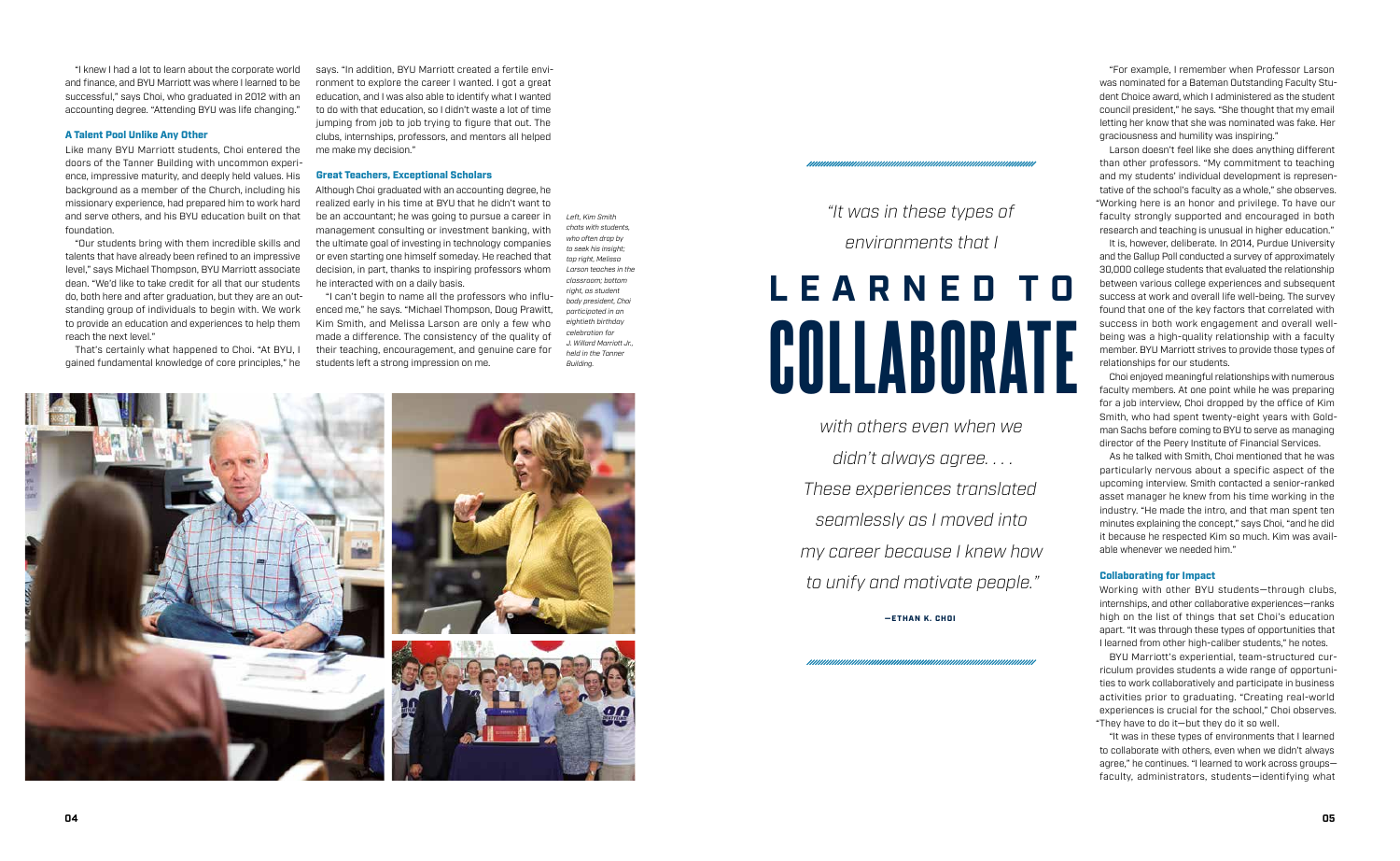INSPIRING LEARNING

By focusing on providing education, scholarship, and service, BYU Marriott strives to offer our students a life-changing experience. BYU president Kevin J Worthen explains it this way: "We inspire our students to learn. And . . . that learning leads to inspiration. then know [that BYU is] on the right track.

"I like to think of inspiring learning as the spark that ignites a student's passion for learning and illuminates a life course," he continues. "Inspiring learning encompasses many things: mentoring, experiential learning, and innovative teaching."

When both things happen, inspiring learning occurs, and we can ing opportunities at BYU," says BYU Marriott dean Lee T. Perry. "We "We embrace President Worthen's call for more inspiring learnstrive to foster an environment that is spiritually strengthening, intellectually enlarging, and character building, leading to lifelong learning and service. Our faculty, staff, and supporters are changing lives as we work to attract, develop, place, and continue to engage men and women of faith, character, and professional ability."





Opportunities for inspiring learning at BYU Marriott are broad and far-reaching. Our students participate in programs such as Cougar Capital, a private equity fund run by second-year MBA students; the Miller Competition Series, one of the largest single-university startup competitions in the nation; and Grantwell, a program that allows students to lead in and work with real nonprofits and foundations.

different stakeholders needed and what they cared about, and then how to meet those needs and provide value for everyone involved. Those experiences were critical and translated seamlessly as I moved into my career because I knew how to unify and motivate people to look beyond immediate satisfaction and instead focus on the greater good for everyone involved."

> Choi's leadership abilities are evident in other ways as well. He works with a local program to mentor high school students, participates regularly in service projects, has helped place BYU alums at Spectrum as well as other firms, and has returned to BYU on several occasions as a mentor himself. "Last year I organized a panel with some other alumni to speak to the private equity and venture capital club," he explains. "I gained so much from those types of interactions when I was there. I want to provide the same kind of support moving forward." In addition, Choi is hoping to start an educationrelated nonprofit. "I was the first college graduate in my as their careers." In the meantime, Choi is grateful for the continued experience he is gaining at Spectrum, including serving on the boards of Lucid Software and PicMonkey, as well as working with Ancestry.com, Headspace, and Prezi, among others. "During my time at Spectrum, I've worked on seven investments and one billion-dollarplus exit and helped invest \$325 million in capital, personally originating more than \$110 million of that," he says. "I have been given the opportunity to take a leading role at the firm. It's been phenomenal, and I know I wouldn't be here today without BYU Marriott."

The students involved on these teams and in these groups inspired Choi. "They were so focused on helping each other, collaborating, working together," he says. "Some of the most effective instruction I received was in these environments; these types of experiences are one of the most powerful differentiators for the school."

Alumni mentors also provide valuable collaborative opportunities; in addition to faculty mentors, each year the school has almost one thousand active alumni mentors.

"That alumni network is incredible," says Choi. "I have friends who have gone to some of the best-known schools in the nation, and they say our alumni network is the strongest they've ever seen. You meet and collaborate with people who make time for you and sacrifice to help you. I've seen it happen over and over again. I have leaned on that network throughout my career, and now I'm thrilled to be part of that network as I look for opportunities to give back."

## Signature Leadership Style

One of the most valuable components of Choi's BYU Marriott education was the abundant opportunities to lead. He served as vice president of training for the management consulting club, as a marketing officer for the BYU Student Association, as a representative to the President's Leadership Council, and as the BYU Marriott student council president. While at BYU Marriott, Choi played an integral role in making several schoolwide

scale operational infrastructure, and expand internationally on their paths to going public or being acquired. Spectrum has a helpful hands-on mentality that I have enjoyed and that has enabled me to learn not only the investing side of a business but also what it takes operationally to scale software and internet companies. We focus on building long-term, sustainable businesses not just investing money and letting it ride."

policy changes, raising money for the annual Sub for Santa drive, and organizing key events.

"These types of leadership opportunities where students can step up and make an impact on others is invaluable," Choi observes. "And those opportunities are all presented with a focus on trying to serve. BYU's challenge of going forth to serve was instilled in everything I did. I learned a lot from the leaders I interacted with at the school and in clubs and in other ways, and I try to always think of myself as a servant. Those experiences I had paid great dividends."

After graduation, Choi accepted an offer to become an investment analyst at Citigroup—an intense, grueling job. After only seven months, he was snatched up by Spectrum Equity, a \$7 billion, tech-focused growth equity firm based in San Francisco that had invested in companies such as Ancestry.com, Grubhub, Headspace, Lucid Software, Lynda.com, Prezi, and SurveyMonkey.

"I've been at the firm for just under five years and have been given amazing opportunities," says Choi. "I started as an associate, where my job was to identify unique entrepreneurs working on compelling products and solutions, network with them, and build relationships to provide the best opportunity for Spectrum to invest. I already had great entrepreneurial contacts from my time at BYU, so that was a great place to start."

Currently a vice president, Choi was promoted rapidly at Spectrum. "I've been fortunate and blessed with opportunities to work with innovative teams and companies," he says. "In my current position, I help lead investments and work with the management teams post-investment to accelerate growth and scale the businesses. We seek to provide valuable strategic and operational support by helping our companies recruit senior executives and world-class board members, define product road maps and company strategies,

family. I funded my own education and worked hard to support my family at the same time," says Choi, who married his wife, Rachel, his first year at BYU. (The couple now have three children, ages seven, four, and one.)

The nonprofit will aim at helping immigrants who are the first in their families to attend college. "Hopefully, we can help provide funding and invaluable guidance and support as they navigate through college as well

*Top left, Choi and his wife, Rachel, and three children.*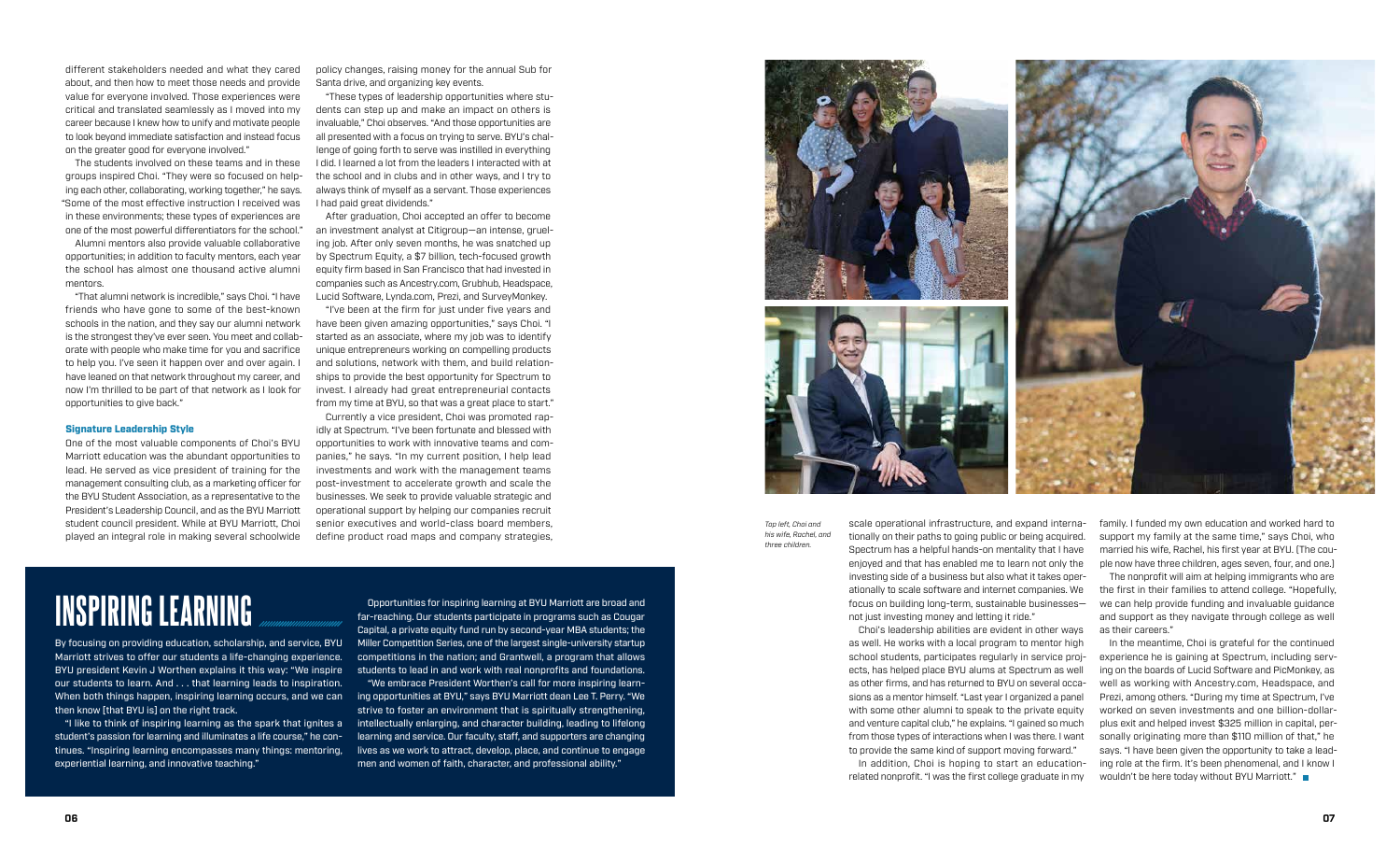# Enrollment by Major

## UNDERGRAD

|  | 13% Accounting |  |
|--|----------------|--|
|--|----------------|--|

- 13% Finance
- 7% Marketing
- **6%** Experience Design Management
- **6%** Information Systems
- **5%** Global Supply Chain Management
- **3%** Entrepreneurship
- **3%** Human Resource Management
- 3% Strategy
- **3%** Therapeutic Recreation Management
- 2% Management



5% EMBA

4% EMPA

# Sara Black

*"At one point during my internship, our team was deciding who would speak during our final presentation to the HR leadership team. I was unanimously selected to open and close the presentation to engage the audience and set the tone for the entire presentation. I also presented to the chief strategy officer and met one-on-one with several other executives. I felt confident and was prepared for these opportunities because of my experience at BYU Marriott."* 

MBA student

# PRE-BUSINESS MAJORS: 1,851 MINORS: 1,600 #################

| <b>STUDENT DEMOGRAPHICS</b>      | <b>MBA</b> * | <b>MPA</b> * | <b>MISM</b> | <b>MACC</b> | <b>UNDERGRAD</b> | <b>TOTALS or</b><br><b>WEIGHTED AVG.</b> |
|----------------------------------|--------------|--------------|-------------|-------------|------------------|------------------------------------------|
| Number of Fall 2017 Applications | 377          | 96           | 93          | 249         | 2,067            | 2,882                                    |
| Students Entering Fall 2017      | 140          | 51           | 60          | 167         | 1,031            | 1,449                                    |
| Female                           | 22%          | 47%          | 15%         | 26%         | 33%              | 31%                                      |
| International                    | 17%          | 6%           | 2%          | 7%          | 7%               | 8%                                       |
| Minority                         | 13%          | 12%          | B%          | 6%          | 6%               | 7%                                       |
| Married                          | 71%          | 41%          | 62%         | 46%         | 37%              | 42%                                      |
| Returned missionaries            | 75%          | 67%          | 88%         | 81%         | 81%              | 80%                                      |
| <b>Bilingual</b>                 | 69%          | 55%          | 50%         | 53%         | 67%              | 64%                                      |
| States represented               | 25           | 13           | 16          | 30          | 46               | 46                                       |
| Countries represented            | я            | 4            | 2           | Я           | 27               | 21                                       |
| Undergraduate universities       | 35           | 9            |             | 2           | n/a              | 38                                       |
| Average age                      | 29           | 27           | 24          | 23          | 23               | 24                                       |
| Average entering GPA             | 3.49         | 3.60         | 3.68        | 3.67        | 3.67             | 3.65                                     |
|                                  |              |              |             |             |                  |                                          |

\* *Does not include Executive MBA and Executive MPA entrants.*

| <b>CLASS OF 2017 PLACEMENT</b>      | <b>MBA</b> * | <b>MPA</b> * | <b>MISM</b> | <b>MACC</b> | UNDERGRAD       | WEIGHTED AVG. |
|-------------------------------------|--------------|--------------|-------------|-------------|-----------------|---------------|
| Average Starting Base Salary        | \$102.435    | \$51.521     | 7.673       | \$56.928    | \$55.293        | \$63.719      |
|                                     |              |              |             |             |                 |               |
| Placed at Graduation                | '4%          | 59%          | 95%         | 98%         | 81 <sup>%</sup> | 83%           |
|                                     |              |              |             |             |                 |               |
| Placed by 3 Months after Graduation | 90%          | 75%          | 97%         | 99%         | 95%             | 94%           |
|                                     |              |              |             |             |                 |               |



# Student Report

# BYU Marriott Enrollment: **6,523**

*One or represents 100 students.*

BYU MARRIOTT MAJORS: 3,072

###########

# A Talent Pool Unlike Any Other: Student Report

Rankings and statistics are traditional ways to compare schools and programs. In 2017 BYU Marriott's name showed up consistently on lists of best programs in the nation, including *U.S. News & World Report*'s top three accounting programs, *Forbes*'s top twenty MBA programs, and The Princeton Review's top ten entrepreneurship programs. But these numbers only begin to tell the story. What makes us distinctive this year—and every year—is our students, who enter their classrooms with uncommon maturity and confidence, then take advantage of the experiences available as they continue to set themselves apart.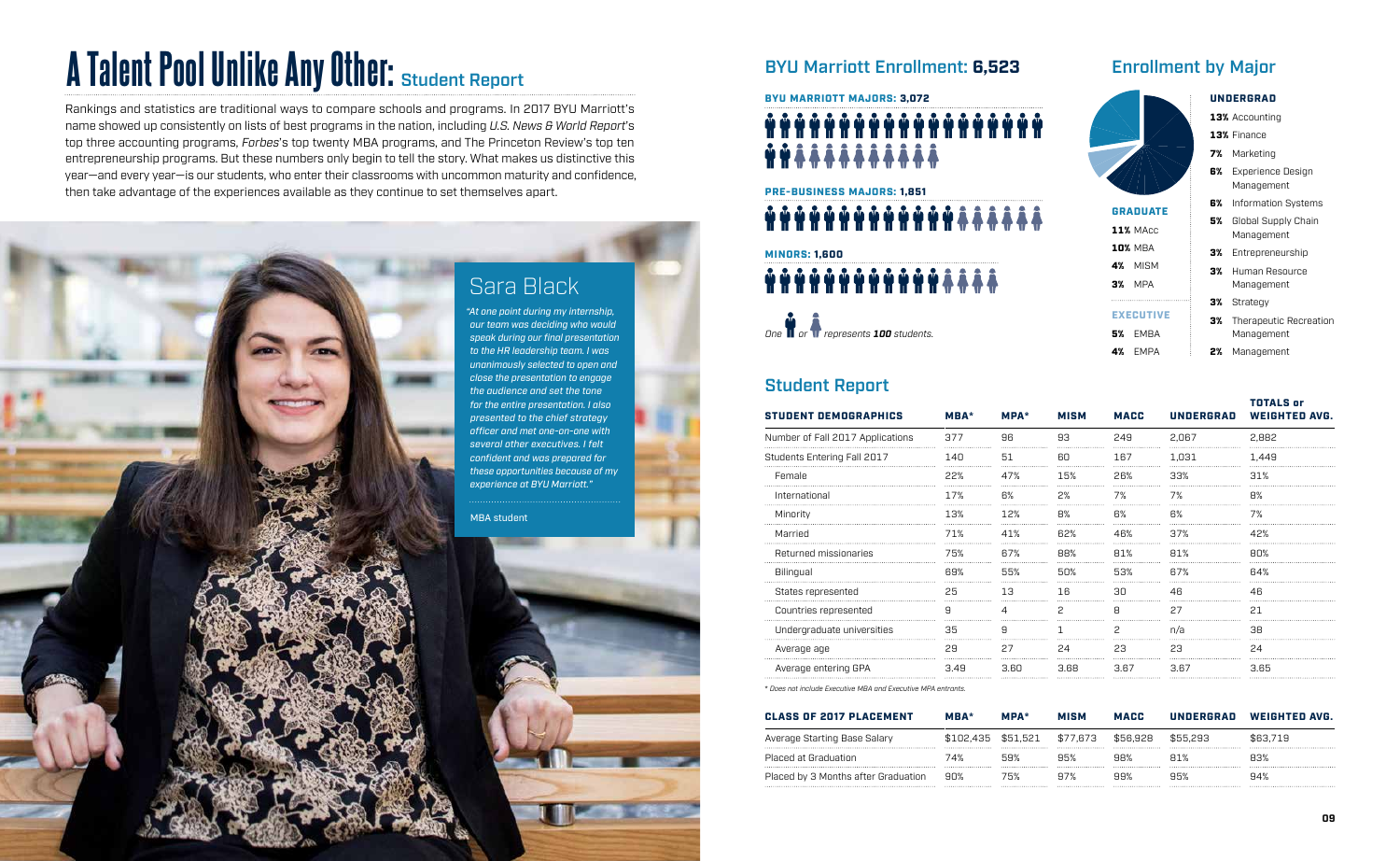*"The biggest thing I will take from my on-campus internship is working with a team. When I originally signed up, I was looking for real-life HR experience and application—a résumé builder that I could use for talking points during interviews and job seeking. And I got that. But I also learned how to take a diverse group of people and create a cohesive team, communicate effectively with each other and those we were working for, and reach our full potential individually and collectively. These skills will benefit me throughout my HR career."* 

the leadership box

# Number of Participating Students: **1,604**



# Collaborating for Impact: Education Report

A BYU Marriott education goes far beyond writing papers and listening to lectures. Learning to work together in teams to be successful and solve real-world problems is a BYU Marriott hallmark. Last year more than 1,600 BYU students participated in 365 company-sponsored collaborative experiences. These experiences included classroom projects, field studies, and on-campus internships with organizations ranging from small startups to worldwide corporations. Our commitment to providing these distinctive opportunities is key to our ability to transform classroom discussions into real-life application and success.

# JOSh Spencer Human resource management



# Sponsoring Company Locations by State

Left to right: Josh Spencer, Jorgen Rasmussen, Ian Anderson, Ashlyn Gagon.

## Number of Company-Sponsored Projects: **365**

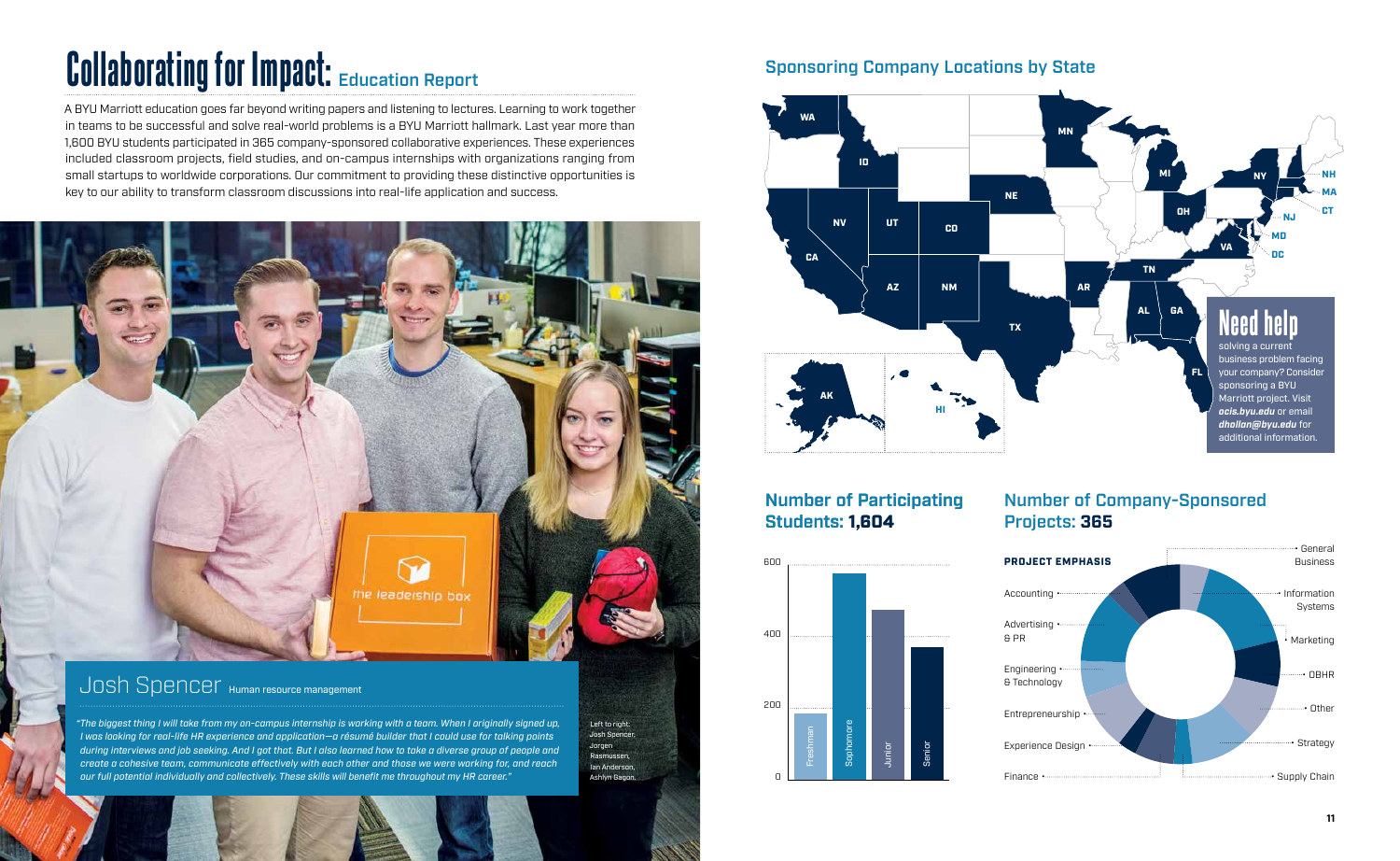# Bonnie Anderson

*"What I enjoy most at BYU Marriott is working with students who are top-notch academically and who also desire to do what is right. During each class, we have a gratitude moment where I set aside time for students—and me—to talk about how we have felt the Lord's hand in our lives. I also focus on bringing my research into the classroom. For example, the work my BYU Marriott colleagues and I are doing to address cybersecurity and online user experience with neuroscience teaches my students how cutting-edge research solves realworld challenges."* 

Department chair and professor, Information Systems

# Top-Tier Journal Publications by BYU Marriott Faculty\*

*Albrecht, W. Steve* James D. Stice *Anderson Foundation* Scott L. Summers *Ardis, Glenn D.* William B. Tayler *Beesley, Horace Pratt* Jeffrey H. Dyer *Brown, Denny L. & Jerri* Hal B. Heaton **Call/Deloitte Brian C. Spilker** *Cherrington, J. Owen* Stephen W. Liddle *Christensen, Don M. & Arda Jean* Michael J. Swenson **Covey, Stephen Mack Gary K. Rhoads Deloitte** Monte R. Swain *Driggs, Douglas & Effie* Bonnie B. Anderson *Edwards, William F.* Grant R. McQueen *EY* T. Jeffrey Wilks *Ford/Cook* Keith P. Vorkink *Garrett, J. Earl & Elaine* Neil R. Lundberg *Hardy, John W. & Nancy S.* F. Greg Burton *Hill, Ned C.* Todd V. Mitton *Jones, Alice Belle* **Kristen B. DeTienne** *KPMG* Kevin D. Stocks *LeRay McAllister/Deloitte* Doulas F. Prawitt *Low, William & Roceil* Paul C. Godfrey *Marriott* Lee T. Perry *Mary & Ellis* Mark F. Zimbelman *Meyer, Fred G.* R. Bruce Money *Norm & Cindy Nemrow Excellence in Teaching Passey, James M.* Barrett A. Slade *Peery, H. Taylor* Steven R. Thorley *Peterson, Joel C.* James C. Brau *PwC* Earl K. Stice *Romney, George W.* **Bradley R. Agle Second Mile Craig B. Merrill Skousen, K. Fred** Steven M. Glover *Sorensen, David E. & Verla A.* Karl B. Diether **Staheli, Donald L.** Thomas S. Foster *Stone, O. Leslie & Dorothy C.* W. Gibb Dyer **Thorsell, Hazel Speirs Scott E. Sampson** 



# Great Teachers, Exceptional Scholars: Faculty Report

At BYU Marriott, a commitment to excellence is part of everything we do, including our faculty teaching and research. While our faculty members publish in the top academic journals, present at leading academic conferences, and are recognized experts in their fields, they also spend a tremendous amount of time mentoring, guiding, and encouraging our students. This commitment to be both a research scholar and exceptional teacher makes BYU Marriott faculty unique.

# PROFESSORSHIP 2017–18 RECIPIENT

*Gregory S. Anderson Alumni* Mathew D. Duerden *Alumni* Ryan S. Elder **David A. Wood Timothy A. Seidel** *Boyer, Selvoy J.* Anthony O. Vance *Brown, Denny L. & Jerri* Colbrin A. Wright *Christensen, Don M. & Arda Jean* Jeffrey P. Dotson *David & Knight* Mark J. Keith *Michael P. Thompson* **Nile W. Hatch** *Ford/Cook* Benjamin C. Iverson *Ford/Cook* James B. Oldroyd **Glenn L. Christensen Peter M. Madsen Ryan D. Pratt** *Goldman Sachs* Taylor D. Nadauld *Grant & David* James E. Gaskin **Bradley P. Owens Eva M. Witesman** *Jones, Warren F. & Alice B.* Curtis D. LeBaron *Jones, Warren F. & Alice B.* Darron M. Billeter *National Advisory Council* David G. Kryscynski *National Advisory Council* Troy R. Nielson *Brian H. Boyer* **Daniel C. Snow Michael S. Drake** *Romney, George W.* Jeffry A. Thompson *Smith, Robert J.* Jacob R. Thornock *Smith, Robert J.* Melissa C. Lewis *Sorensen, David E. & Verla A.* John W. Gardner *Staheli, Donald L.* John B. Bingham **Kristie K. Seawright** *Thorsell, Hazel Speirs* Cynthia J. Wallin *Vest, Kristine V. & Randy J.* Jeffrey L. Jenkins **Steven D. Smith** *White, Georgia* Jeffrey S. Bednar **Shad S. Morris** *Whitman, Robert A. & Wendy* Robert J. Jensen

Cassy J. Budd

| Albrecht, LeAnn                 |
|---------------------------------|
| Alumni                          |
| Alumni                          |
| Anderson Foundation             |
| Ardis, Glenn D.                 |
| Boyer, Selvoy J.                |
| Brown, Denny L. & Jerri         |
| Christensen, Don M. & Arda Jean |
| David & Knight                  |
| Edwards, William F.             |
| Farr, Loran                     |
| Ford/Cook                       |
| Ford/Cook                       |
| Garrett, J. Earl & Elaine       |
| Garrett, J. Earl & Elaine       |
| Goldman Sachs                   |
| Goldman Sachs                   |
| Grant & David                   |
| Grow, Stewart L.                |
| Grow, Stewart L.                |
| Jones, Warren F. & Alice B.     |
| Jones, Warren F. & Alice B.     |
| National Advisory Council       |
| National Advisory Council       |
| Peery, H. Taylor                |
| Perry, Lee Tom                  |
| PwC                             |
| Romney, George W.               |
| Smith, Robert J.                |
| Smith, Robert J.                |
| Sorensen, David E. & Verla A.   |
| Staheli, Donald L.              |
| Staheli, Donald L.              |
| <b>Thorsell, Hazel Speirs</b>   |
| Vest, Kristine V. & Randy J.    |
| Warnick/Deloitte                |
| White, Georgia                  |
| White, Georgia                  |
| Whitman, Robert A. & Wendy      |

## Faculty Awards

## FELLOWSHIP 2017–18 RECIPIENT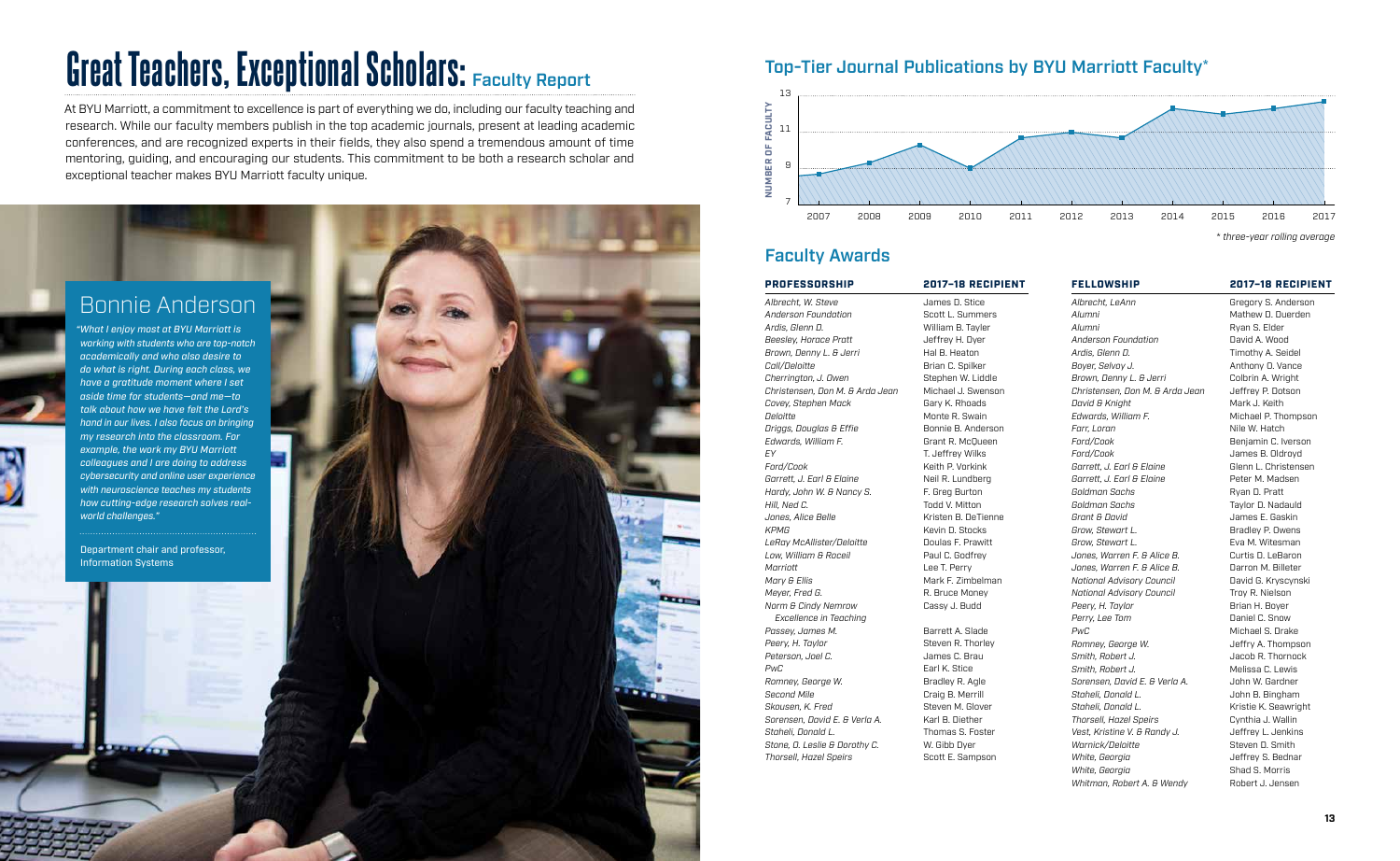# Curtis LaClaire

*"Fourteen years after graduating with my MBA, I am fortunate to be on campus multiple times a year, still learning from, working with, and maintaining a close professional network with professors, administrators, and colleagues. BYU Marriott's foundation of faith and character was important to my development as a student and a young professional. That foundation continues to have a major influence in my most important leadership roles—as a father to six fantastic children, a servant at church, and the head of HR for thirteen thousand employees."* 

SVP/CHRO, Foster Farms

NOTE: *Numbers may differ slightly from past reports because data sources have been updated. These charts are not a comprehensive list of all degrees that have been offered by BYU's business school.*

\*\* *The MOB degree is no longer offered. The BYU Marriott MBA program now offers an OBHR major.* 

† *Does not include degrees awarded before the recreation management program joined the Marriott School in 2009.*

†† *The finance degree was created in 2012.*

# Degrees Granted from 1922 to 2017





# Signature Leadership Style: Alumni Report Numer BYU Marriott Alumni Reside

It's difficult to measure the true impact of our more than 58,000 alumni, who are scattered around the country—and even the world. BYU Marriott graduates understand that real leadership is an act of stewardship for both people and projects. They go forward committed to using their unique education and background to build companies, communities, and individuals.

3380

OWOU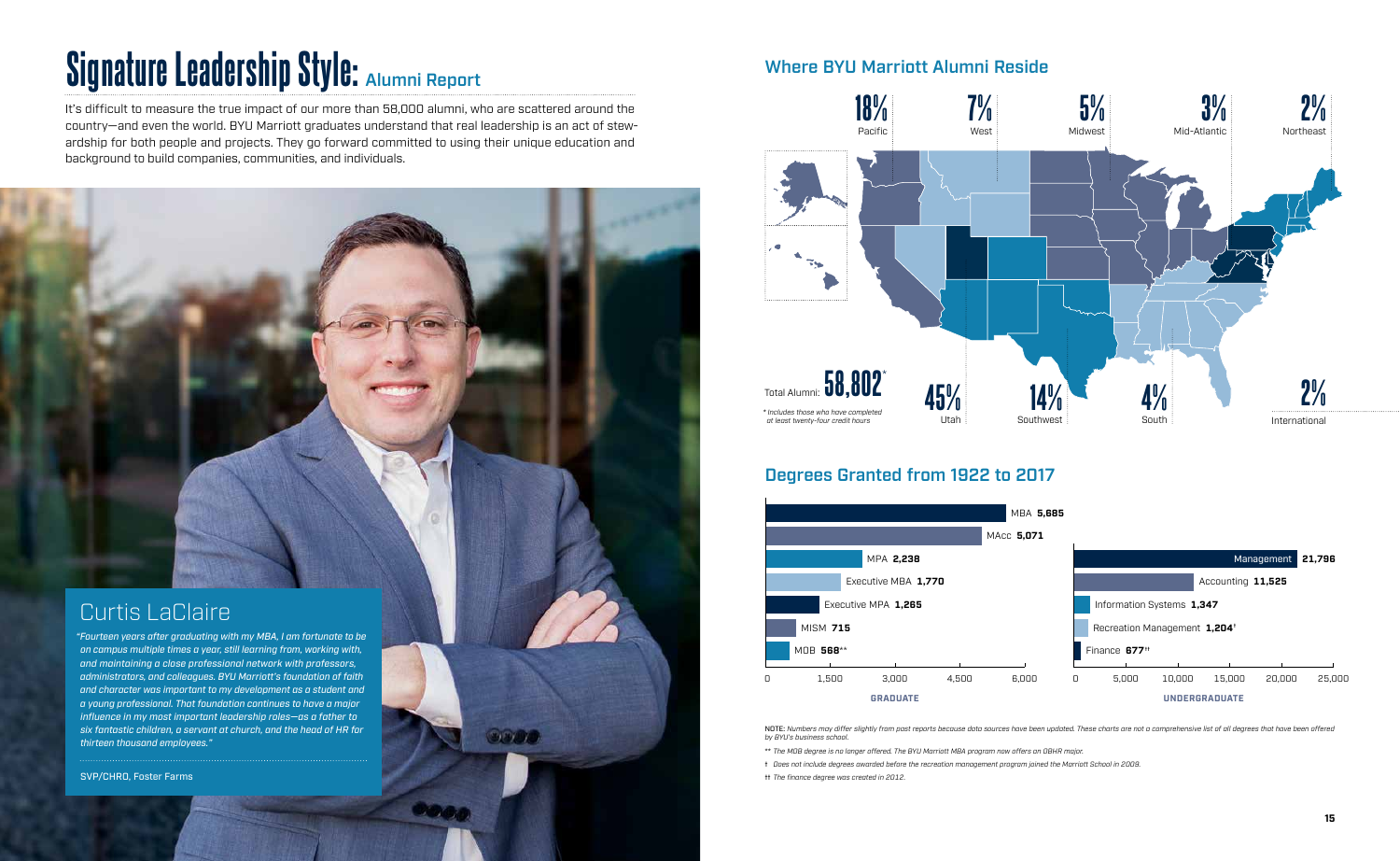| Cardon International Sponsorship Program<br>Global Management Center<br>[Kay and Yvonne Whitmore]<br>MBA Scholarships<br>On-Campus Internships<br>Professional Immersion Programs<br>Women in Business Initiative | <b>Business Career Center</b><br>(Steven and Georgia White) |
|-------------------------------------------------------------------------------------------------------------------------------------------------------------------------------------------------------------------|-------------------------------------------------------------|
|                                                                                                                                                                                                                   |                                                             |
|                                                                                                                                                                                                                   |                                                             |
|                                                                                                                                                                                                                   |                                                             |
|                                                                                                                                                                                                                   |                                                             |
|                                                                                                                                                                                                                   |                                                             |
|                                                                                                                                                                                                                   |                                                             |

# **96,370** total Volunteer Hours:

# Current Fundraising **Priorities**

# A Sacred Stewardship: Donor Report

Alumni and friends give selflessly to BYU Marriott because they believe in our mission and our students. This giving includes generous financial donations as well as invaluable time, talents, and other resources. Friends of BYU Marriott serve as mentors, sit on advisory boards, identify placement opportunities, and much more. We are careful stewards and treat each donation as a sacred trust. Our continued success is dependent on your support, and we are deeply grateful for all that you do on behalf of BYU Marriott.

# Contributions from Alumni and Friends



# Cash Flows for Operations



# Endowment Growth

## For more information, visit *marriottschool.byu.edu/giving*





# Suzanna Lewis

*"During my three week study abroad researching for a nonprofit organization, I reached a point where I was stuck and wanted to quit. But I realized this project wasn't about me; it was about helping farmers in India grow more and better crops. I kept going. It was a powerful aha moment that I wouldn't have had without the financial assistance provided by generous BYU Marriott donors."* 

Whitmore Global Management Center's study abroad participant